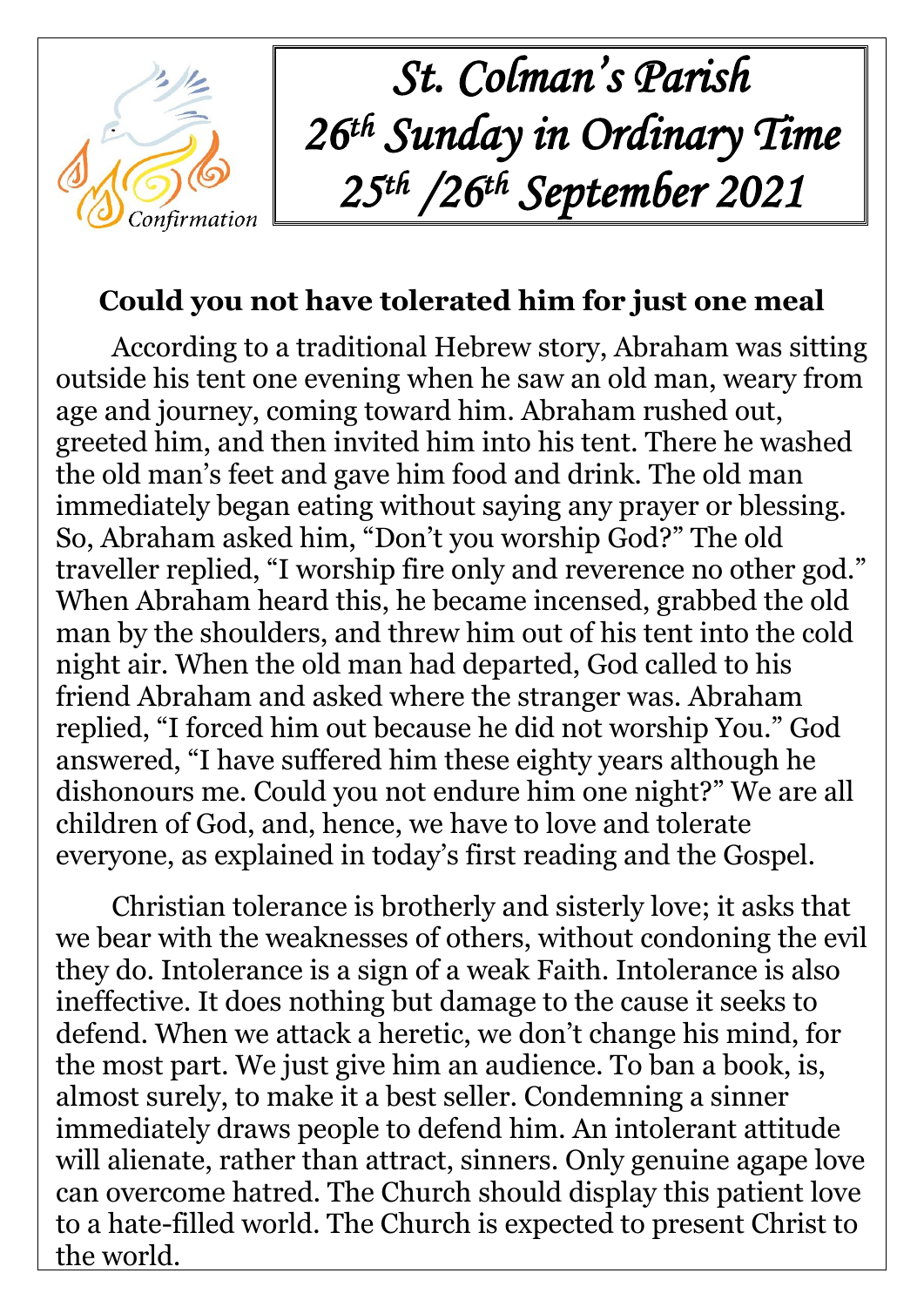| Fr. Danny Broderick (087) 9061255<br>Parish Residence: 18 Ballyoughtragh Heights, Milltown<br><b>Rev. Conor Bradley (087) 3664057</b><br><b>Parish Office: Tues. &amp; Thurs 9:30-12:30 066-9767312</b><br>Email: milltown@dioceseofkerry.ie |                              |                    |                           |                                                                                      |  |  |  |  |
|----------------------------------------------------------------------------------------------------------------------------------------------------------------------------------------------------------------------------------------------|------------------------------|--------------------|---------------------------|--------------------------------------------------------------------------------------|--|--|--|--|
| Website: www.milltownlistryparish.com<br>Safeguarding Children: Contact No (087) 6362780                                                                                                                                                     |                              |                    |                           |                                                                                      |  |  |  |  |
| <b>Baptism:</b> We welcome into our Christian community<br>Catherine O' Brien, Quill, Farranmanagh                                                                                                                                           |                              |                    |                           |                                                                                      |  |  |  |  |
| <b>Masses &amp; Intentions</b>                                                                                                                                                                                                               |                              |                    |                           |                                                                                      |  |  |  |  |
|                                                                                                                                                                                                                                              | Mon. Sept. $27th$            |                    |                           | No Mass                                                                              |  |  |  |  |
|                                                                                                                                                                                                                                              | Tues. Sept. 28 <sup>th</sup> | Listry             | $7:00$ p.m.               | Nellie, Mike & Susan Kalo and all<br>deceased O' Callaghan family members,<br>Lahard |  |  |  |  |
| Wed. Sept. 29th                                                                                                                                                                                                                              |                              | Milltown<br>Listry | $10:00$ a.m.<br>6:00 p.m. | <b>Confirmation - Listry</b>                                                         |  |  |  |  |
| Thurs Sept. 30 <sup>th</sup>                                                                                                                                                                                                                 |                              |                    |                           | No Mass                                                                              |  |  |  |  |
| Fri.                                                                                                                                                                                                                                         | Oct. $1st$                   | Milltown           | $7:00$ p.m.               | Edmond (Ned) Kelly, Months Mind<br>Kilderry                                          |  |  |  |  |
| Sat.                                                                                                                                                                                                                                         | Oct. $2nd$                   | Listry             | $6:00$ p.m.               | Joe & Luke Breen,<br><b>Orchard View, Milltown</b>                                   |  |  |  |  |
| Sun.                                                                                                                                                                                                                                         | Oct. $3rd$                   | Milltown           | $11:15$ a.m.              | Jer McGillycuddy<br>Farran                                                           |  |  |  |  |

| <b>Eucharistic Ministers</b>         |                       |  |  |  |  |
|--------------------------------------|-----------------------|--|--|--|--|
| Listry Saturday 2 <sup>nd</sup> Oct. | Margaret Gallagher    |  |  |  |  |
| Milltown Sunday 3rd Oct.             | Anna Clifford         |  |  |  |  |
| <b>Readers</b>                       |                       |  |  |  |  |
| Listry Saturday 2 <sup>nd</sup> Oct. | Anthony Clifford      |  |  |  |  |
| Milltown Sunday 3rd Oct.             | Geraldine Galvin      |  |  |  |  |
| <b>Usher/Sanitiser</b>               |                       |  |  |  |  |
| Milltown Sunday 3rd Oct.             | Tim & Maureen Fleming |  |  |  |  |

Mass is broadcast on 106fm, and all Weekend Masses will be streamed online via [www.milltownlistryparish.com](http://www.milltownlistryparish.com/) or churchmediatv.ie

The webcam in Milltown and Listry church captures images of individuals who sit in the first two seats of the church. Please sit in another part of the Church if you do not wish your image to be broadcast in this way.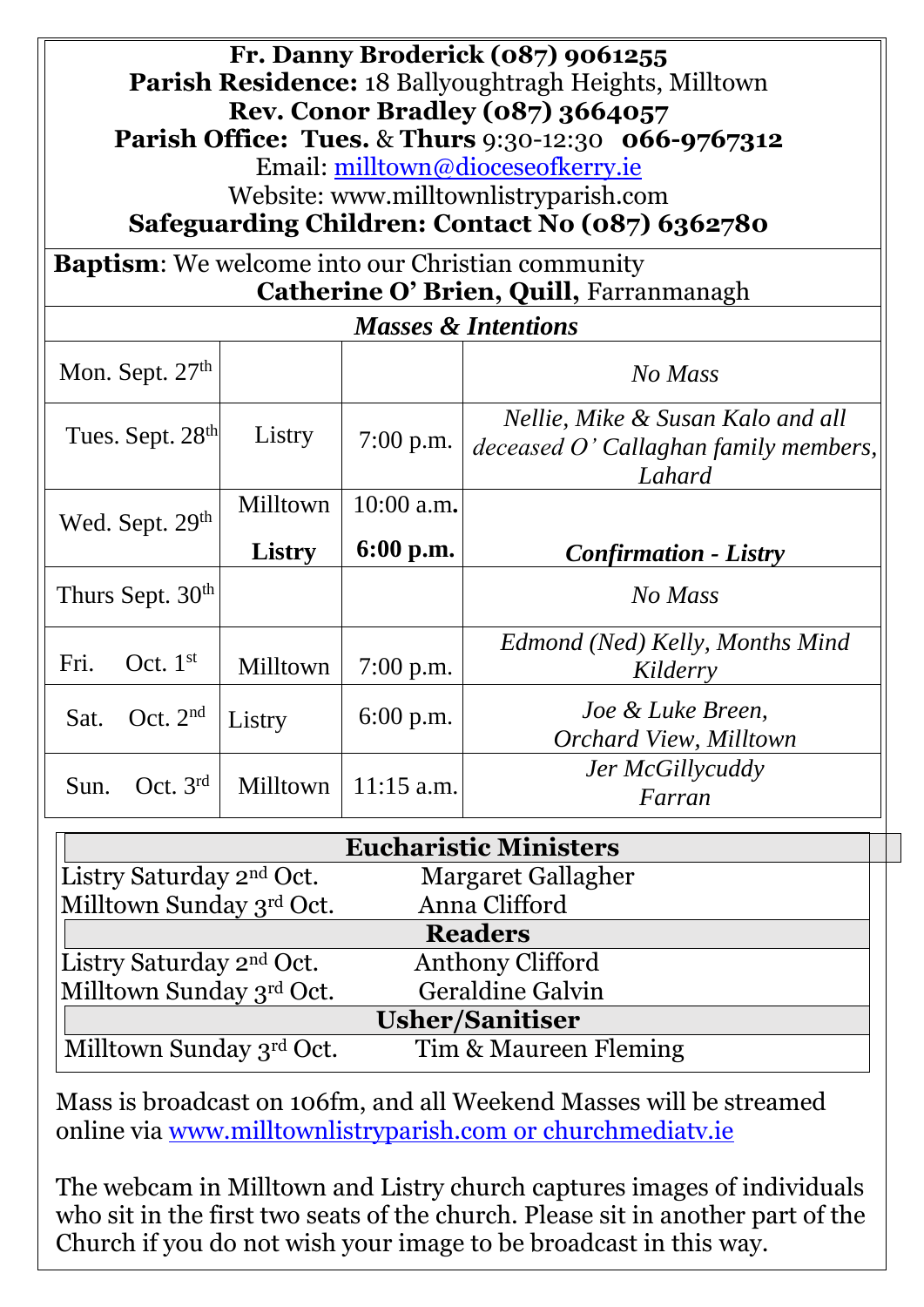**Guided Pilgrimages on the Lough Derg Pilgrim Path** will be

offered on Sunday 3rd October, with Mass outdoors, weather permitting. The full route is a 12km loop, with a shorter 8km option**. Advance booking is essential.** Email [info@loughderg.org](mailto:info@loughderg.org) or telephone 0(0353) 719861518. [www.loughderg.org](http://www.loughderg.org/)

**The Hail Holy Queen Conference** will be on Radio Maria Ireland on Sat. Oct. 9th at 2pm. Guest speakers include Bishop John Keenan, Dr. Patrick Kenny, Fr. Gerry McCloskey, and Dr. Blythe Kaufman.

On the following day (Sunday Oct 10th), the **Coastal Rosary** will take place at 2.30pm. Join people from around Ireland to pray the Rosary for Life and Faith at our grottos, churches, at the coasts and other suitable places. We encourage you to gather safely being mindful of COVID 19 regulations. Simply sign up a Rosary location at [www.](http://www.coastalrosaryireland.ie/)  [coastalrosaryireland.ie](http://www.coastalrosaryireland.ie/) or text your location to (087) 278 6552.

**ALONE** manage a national support line and additional supports for older people who have concerns or are facing difficulties relating to COVID-19 (Coronavirus). Professional staff are available to answer queries and give advice and reassurance where necessary. The support line is open seven days a week, 8am - 8pm, by calling 0818 222 024.

**Listry Meals on Wheels service** are looking for volunteer drivers for 1.5 hours approx. every 3rd week at moment. If interested, please contact Cathriona at 087-9381063.

**The Irish Catholic** is available for sale in the church or parish office.

**Signed Mass Cards** also available from the Parish Office.

**PUBLIC MASSES:** We welcome the recent announcement that we can have 50% capacity at all Masses. As more people return to Mass, we encourage all people to be patient with the protocols in the church and to be mindful of people who are just returning to Mass after many months.

- Please sanitise your hands on entering and leaving the church
- Keep a safe distance from others who may be in the church
- Wear a mask whilst in the church.

#### **Our churches are sanitised daily**

**Church Autumn Dues:** Thank you to all who are financially contributing to our parish at this difficult time and to those who have handed in their Autumn dues. This provides a salary for the Parish Priest. Your continuing generosity is very much appreciated

*Last weekend's collection - €930.00 Thank you for your generous and continuing support*